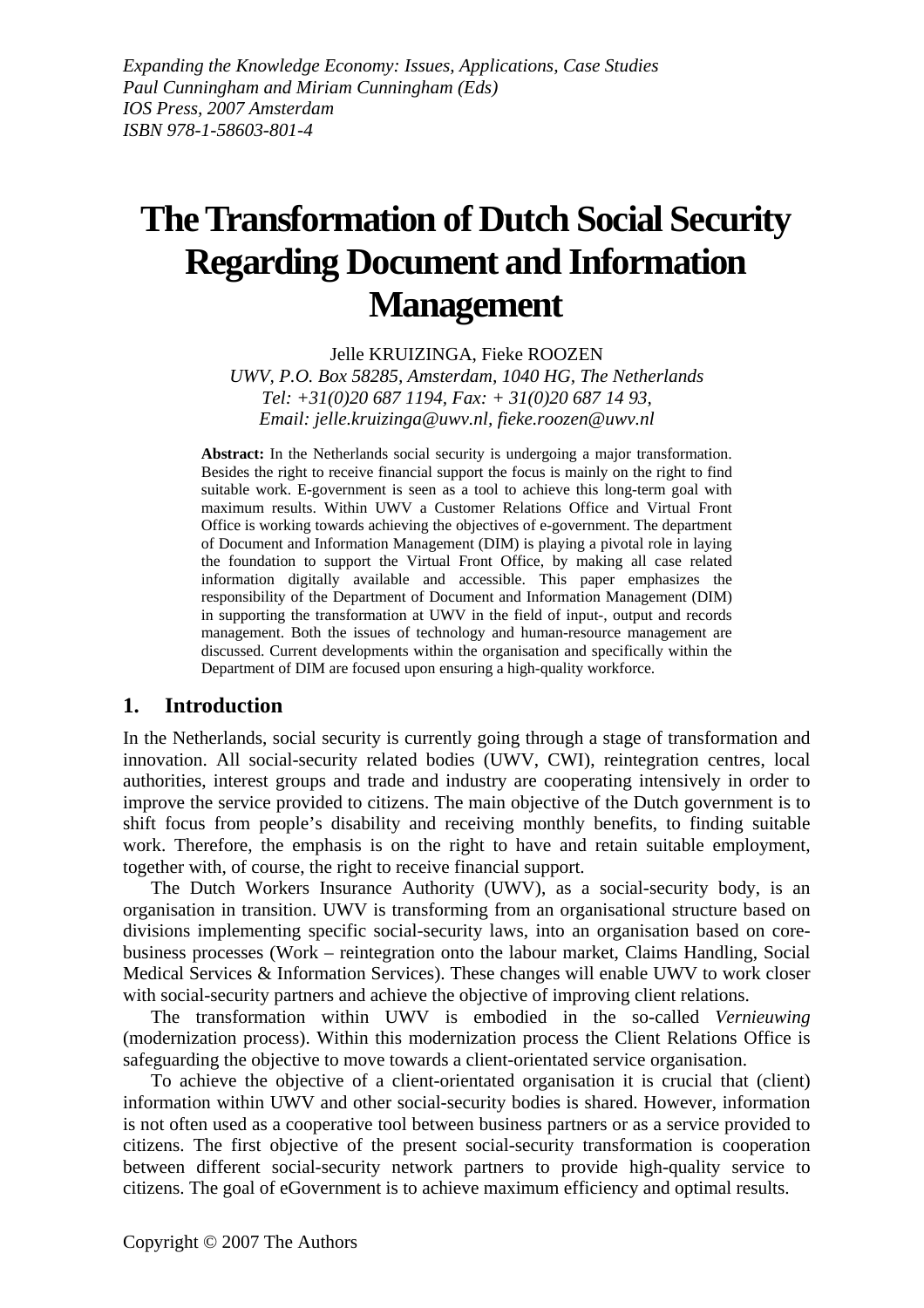It should be possible to access client information electronically to make e-government work. Within UWV, the department of Document & Information Management (DIM) is pivotal to achieving the goals of the *Client Relations Office* by making client information accessible electronically. This paper will focus on UWV's department of Document and Information Management's contribution to the objectives of the Client Relations Office of electronically accessing and sharing client information. To meet these objectives, DIM is, apart from focusing on the many functional and technical requirements, well aware that the department needs to obtain a high-quality workforce. This paper will therefore also focus on how the department ensures that high-quality workforce.

The goal of the Client Relation Office is to provide (full) e-government services to clients, and meet he objective of establishing a digital client service linking all socialsecurity related bodies. DIM will make information available and accessible and ensure that information is disposed of when the mandatory archiving term has passed.

# **2. Objectives**

A number of focus points have been formulated to indicate the new direction of the Dutch Workers Insurance Authority (hereafter referred to as UWV):

- Human level: one fixed point for contact, mutual rights and obligations and showing respect and dignity
- Efficiency: standard activities and procedures, clear communication and quick, transparent decision-making
- Effectiveness: electronic, unattended processing where possible, personal contact when needed. Delivering customized service to ensure citizens can contribute to the workforce
- Client-friendly approach: creating a user-friendly interface between organisation and citizen by demonstrating an overall client-friendly approach

Creating an organisation and systems that will support the above focal points with egovernment services is tremendously challenging. UWV is a complex organisation because it is an amalgamation of five different organisations. Although these five organisations have merged into one UWV, remnants of the old structures and cultures still remain.

UWV incorporates a large number of systems. Now, some systems are merging so that claims related to different social-security systems can now be processed in one system.

A complex organisation with numerous information systems, UWV has c. 18,000 employees, who receive, create and send almost 60 million documents each year. About 80% of these documents are still created or received in a physical format. Moreover, about 10 million phone calls are received annually and UWV Internet sites have 10 million visits.

Within the Client Relations Office, a specific unit is setting up a Virtual Front Office (VFO) responsible for establishing e-government services. Three short term main goals are:

- Developing a multi-channel policy UWV clients choose how they communicate
- Establishing Internet services to support e-transactions with clients.
- Accessible and client-friendly use of language in all communications.

UWV and other social-security organisations are currently working on possibilities for clients to access information on their transactions via an Internet portal called the *Digitaal Klant Dosssier* (DKD). In this portal clients will be able to track the status of, for example, their unemployment claim. In a next phase clients will also be able to view files and documents related to their specific case.

All of these objectives mean that the UWV information systems are able to make their information accessible within the organisation, to social-security bodies and to their clients.

The department of DIM cooperates with the department responsible for the *Client Relations Office*, the IT department and the IT Information Policy and Architecture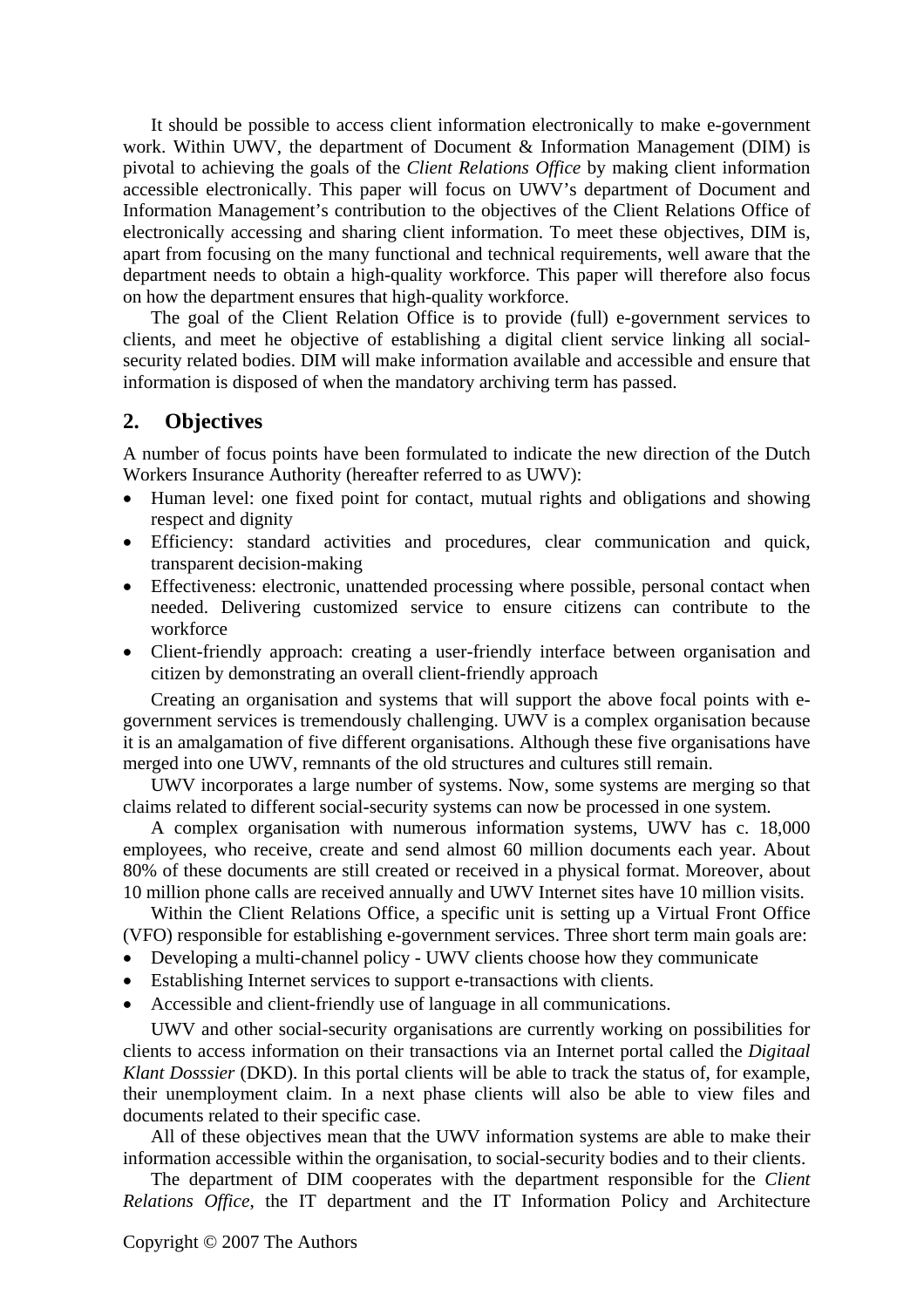department. Together, these departments have developed a basic architecture for input, output, and records management within the general UWV reference architecture. Within the next three years the new architecture will be implemented, including the establishment of a support organisation that manages existing solutions and carries out subsequent changes.

DIM is responsible for making all the case-specific documents electronically available and accessible to achieve this transparency in information by ensuring that:

- All incoming client contacts in writing are distributed to the back offices as soon as possible. Distributing happens usually within four hours, but preferably not later than twenty-four hours after reception.
- All outgoing information (output) created by UWV's back offices will be sent to citizens based on service levels determined by all core business functions.
- All information either received or created within UWV is being filed, in order to comply with the Dutch Information and Archiving Law and for sharing the information with other social-security bodies. Last but not least clients will be able to view their own files electronically.

DIM is responsible for all electronic and physical information received from or sent to clients. In some cases this information can be directly used to process claims, in others they must be read by an employee. DIM is not responsible for processing the claims or keeping track of the status of a claim. Therefore, the focus in the next section will be on document and records management and not on primary systems for case handling. With these objectives in mind, the CRO (via the VFO) can track and trace information within UWV.

Aspects of the methodology and technology used in DIM are discussed in Section 3.

#### 3. **Methodology**

UWV faces enormous challenges. Besides shifting towards a digital working environment (moving from paper to digital input and output), the organisation must move away from various working procedures, formats, filing platforms etc. Creating a more uniform way of working is necessary, and ensuring enough flexibility to support the specific working procedures and information needs of the various departments is also essential.

In 2006 the Executive Board of UWV adopted the UWV Policy on document and records management, thus paving the way for making all documents available electronically within UWV. This is the basis for one of the pillars of e-government: making it possible for clients to view (almost) all of their documents online. UWV is still a long way from this goal as only a small percentage of documents are electronically available and accessible. UWV still has 200 kilometres of physical files and the numbers are still growing.

This policy is related to UWV general objectives. Focusing on functional requirements, technical translation is bound by company rules related to a reference architecture, with which all information systems have to comply. DIM and other departments, IT Policy and Architecture and the Programme for Customer Services, (predecessor to the CRO) established in 2006 a basic architecture which fits into the reference architecture.

Within the field of document and records management UWV is developing its functional requirements based on local and international standards for records management, for example Remano (based partly on the US D.O.D requirements) and InterLab (Dutch government body for document and records management). For the metadata standards the Dublin Core is the basic standard but since this is not sufficient for records management, UWV is extending it for the purpose of records management.

On a more strategic level the ISO 15489, on record management, is used to set requirements for document and records management. For managing projects UWV uses the PRINCE 2 method. The objective of the Dutch government is to move towards using a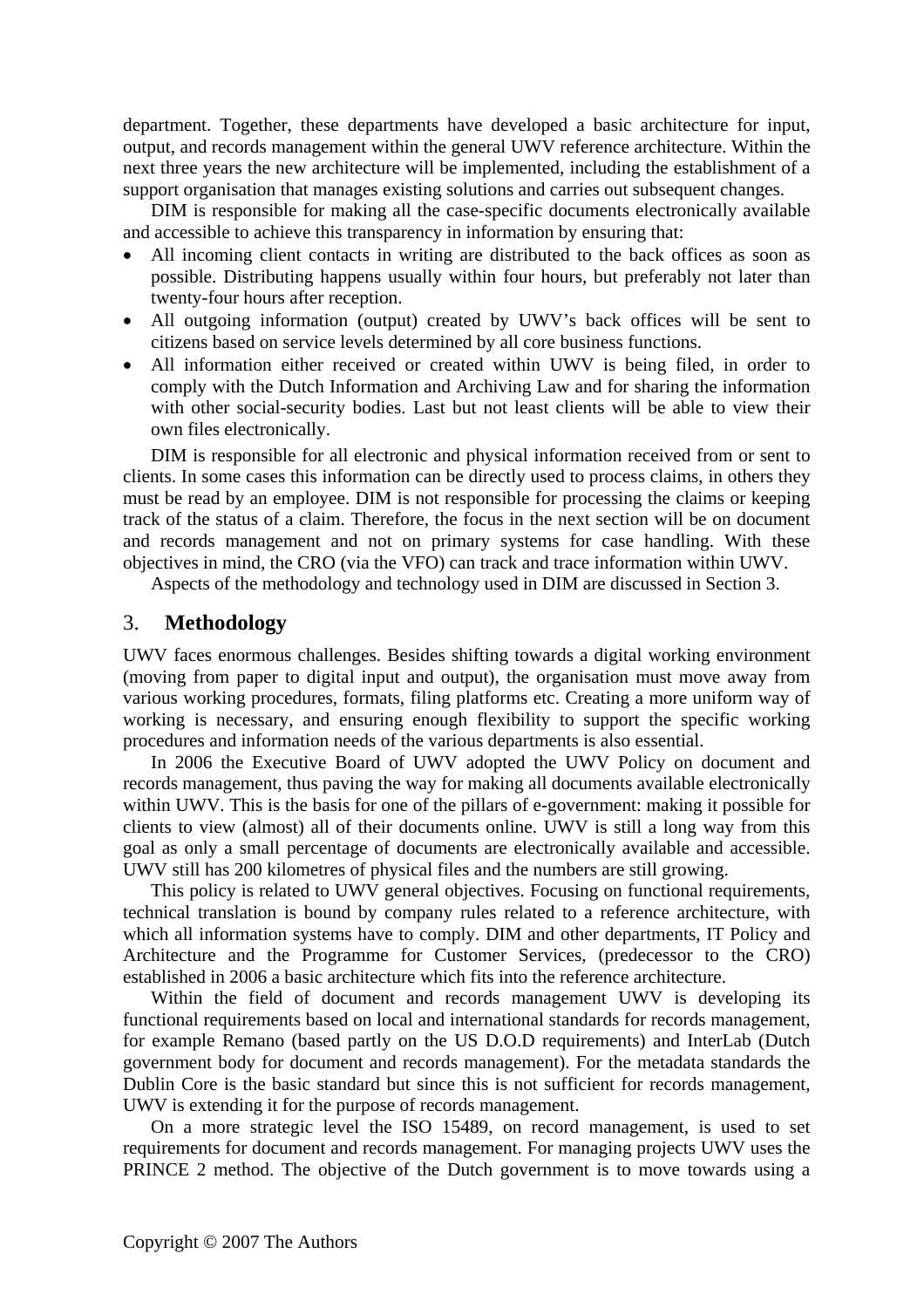general architecture across all Dutch government bodies, called NORA (*Nederlandse Overheid Referentie Architectuur* – Dutch Government Reference Architecture).

Although all these architectures and methodologies will contribute towards electronic availability and accessibility, DIM emphasizes that a highly qualified and motivated workforce is required to achieve the objectives. This is an academy has been established for everyone usering products developed by DIM. This will be discussed in later in this paper.

The technology used for making information available is discussed in Section 4.

## **4. Technology Description**

The change from a paper-dominated input, output and filing environment to a digital way of working is supported by an intricate network of software and procedures. Although this architecture with its software components is not yet fully developed, it will be adequate to support some (of the new) business processes implemented within UWV in 2007.

DIM's expertise is related to input, output and records management. UWV subscribes to the best-of-breed principle which entails that software components used for input, output and records management are those best suited to a specific task. Input management is supported by eFlow, a Xerox product. Output management is supported with OCE software (Prisma Satellite). The FileNet P8 suite is used for document and records management. These components communicate using Microsoft BizTalk as BPM software.

Input management (IM) ensures that all messages received are distributed into the organisation. The inputmanagement software is able to process both digital and physical documents. Paper documents are scanned before further processing. The software extracts all metadata from the document necessary for creating triggers for business process management and archiving. As soon as the input software recognizes the document (barcodes or layout) the software will call on the message catalogue which determines what metadata should be extracted to what purpose. The extracted metadata will then be placed in an UWVML message. UWVML is a UWV adaptation of XML.

This catalogue will communicate with the input software with metadata necessary for both the archive and for triggering the related business process. As soon as the message is created it will commence with the documents into the archive. From the archive a message will be returned to input management with an archive pointer so as to be able to retrieve the document later on. Thus the message is a separate entity linked to the received document.

In the future, the message catalogue will be supported by a file plan for records management. A file plan will support the principle of archiving records as soon as possible, preferably before case handling even starts.

The messages created by input management trigger a specific business process with the help of BPM software and workflow management (WFM). When information must be processed manually, workflow management is used to create the possibility for human interference. The documents received via input management can be retrieved by opening the link that was added to the (trigger) message after the document was placed in the archive. In most cases BPM will be able to determine if a document received from input management is a new case or additional information for a specific case. In the architecture BPM and/or WFM will start a new case file in the electronic archive. The document that was placed in the archive at an earlier stage is now linked to the created file.

Documents created in a work process are supported by output management (OM) software to determine the communication channel preferred by citizens. The software also allows for the filing of all documents defined as archiving records. Records management entails the discipline and organisational function of managing records to meet operational business needs, accountability requirements and community expectations. Records are different from documents. They cannot be modified or deleted except in controlled circumstances. Records are filed in a document management system. In the future, a records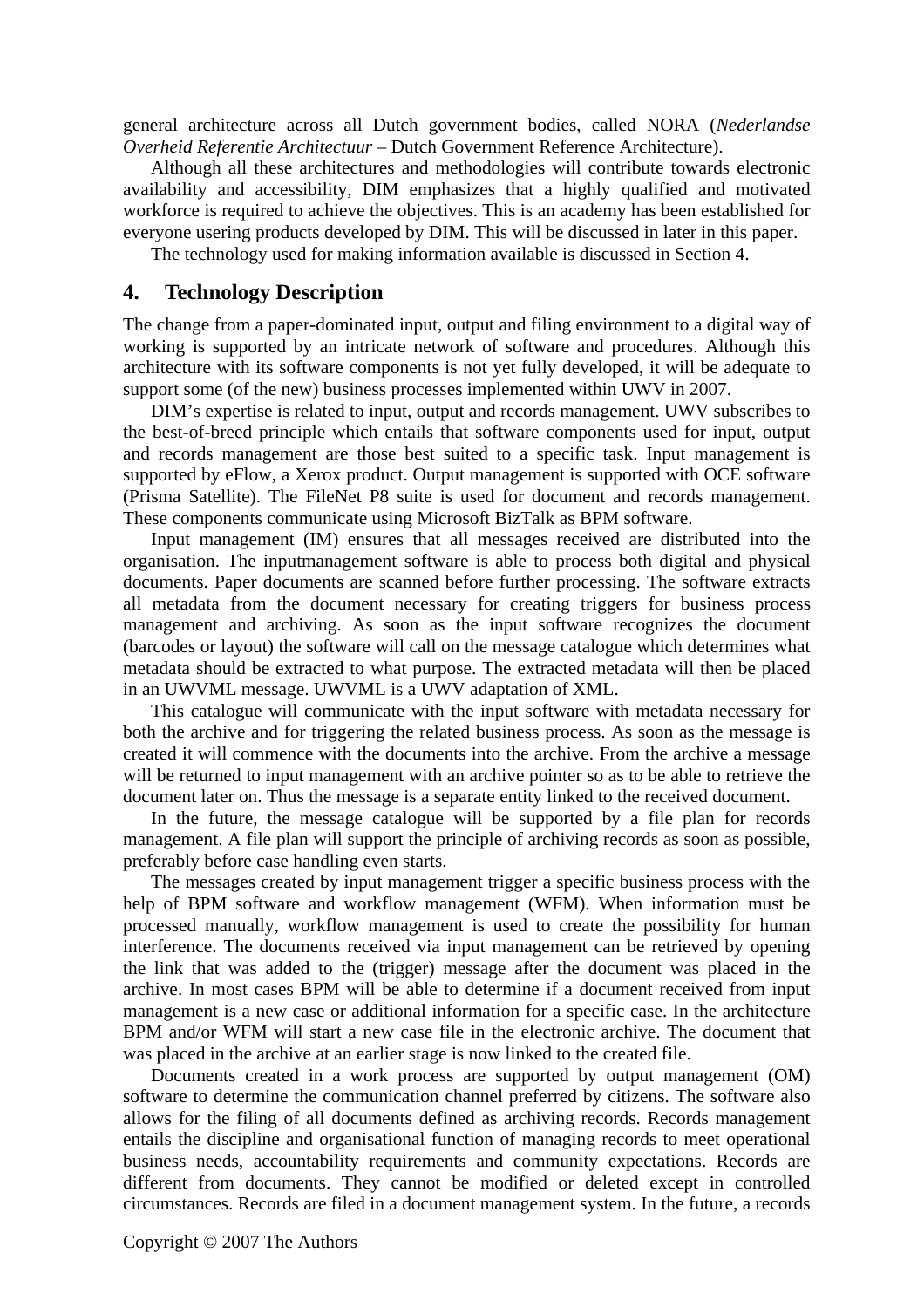management application (RMA) will be added, ensuring that UWV is compliant with information and archiving laws.

This technology will primarily support highly structured processes such as processing claims for social-security benefits. Currently, architects and policy makers are working on extending and adding functionalities that will enable less structured processes to also use these technologies efficiently. For example, a project will be launched in 2007 testing the automatic classification of highly unstructured records with new software.

Table 1 shows the UWV architecture for input, output and records management. Both input management (IM) and output management (OM) are capable of handling different channels. BPM sends triggers to the primary applications (Prim syst). All records are filed in a document management system (DMS) and in a records management application (RMA). In time records will either be disposed of or in some cases made available to the Dutch National Archives (NA). Output is created either by messages directly from primary systems or with the help of data text integration (DTI) and filed.



*Table 1: The UWV Architecture for Input, Output and Records Management*

Working with messages from input and output management to BPM is a crucial part of the architecture. Subsequently a document can always be traced if necessary. Another important feature is that this architecture will create possibilities for other social-security partners to communicate more easily with UWV and vice versa. Multiple messages can be created from one document, for example a change of bank account number and change of address. This is of great significance because most of the social-security departments are linked to municipal authorities, all with their own architectures, systems and procedures.

This architecture will enable immediate distribution of documents to related business processes. All information received or sent can be traced. Most information received from input or output management will be filed once received or sent. This means that information will be available and accessible within UWV itself, but also in the near future to other social-security bodies and clients.

# **5. Developments**

As mentioned above UWV is cooperating with other social-security partners to establish a broad spectrum of services for citizens. Thus, the department of DIM at UWV must cooperate effectively with partners like CWI (Centres for Work and Income) and municipal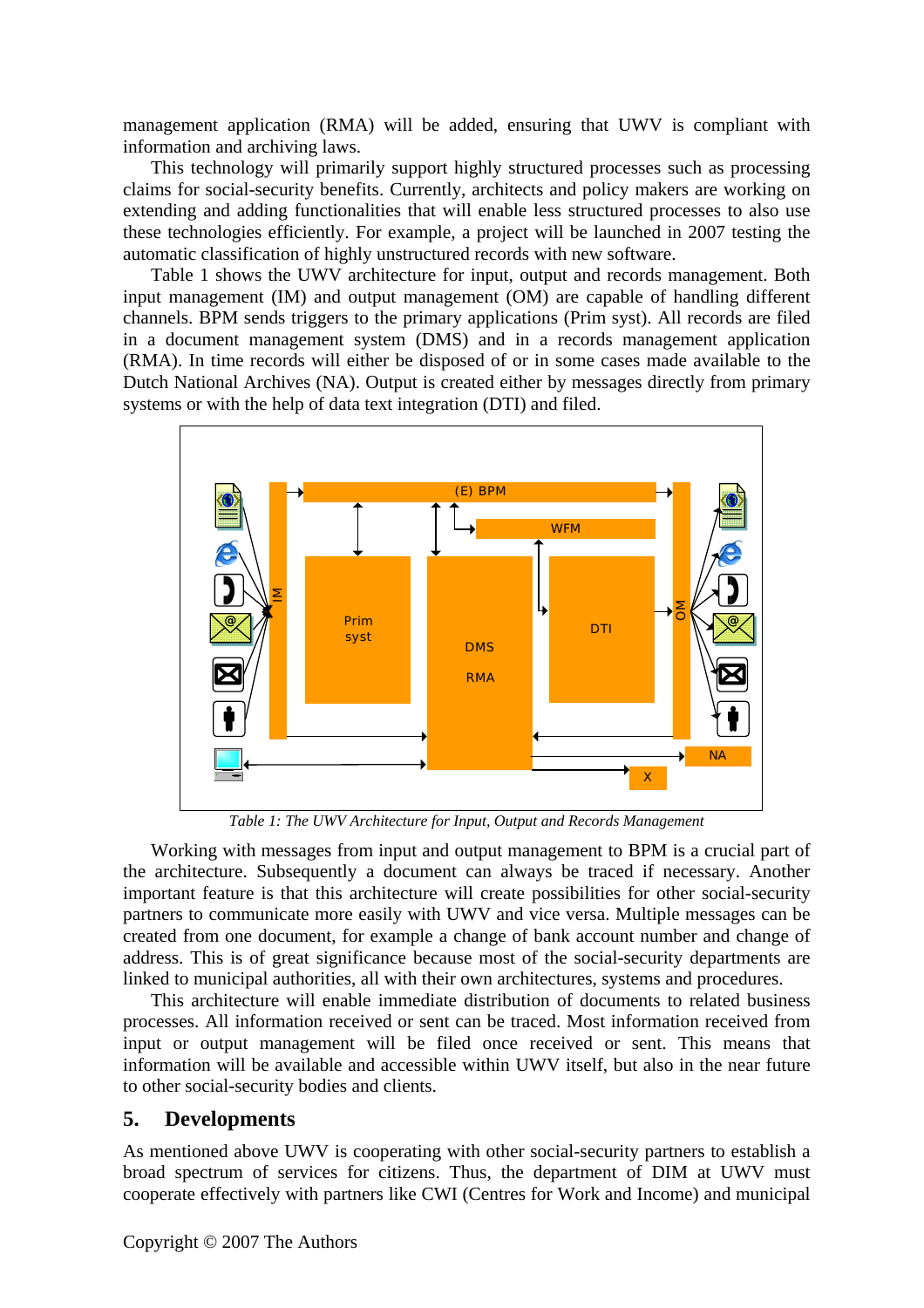social-security departments in order to improve and maintain the effectiveness of work processes and collaborating systems. In order to achieve this, efforts from the department of HRM and HRD are focused on raising awareness concerning 'client and colleague satisfaction' amongst its employees.

#### *5.1 Client Satisfaction Awareness Program in Social Security: De Buitenwereld*

*De Buitenwereld* (literally: the world outside) is a specific client satisfaction awareness program developed by UWV staff. All UWV and social-security partner employees are invited to spend a whole day at *De Buitenwereld*. Employees experience in a realistic setting some of the personal stories related to each file, case or call. By focusing on the person behind the request, employees are challenged to reflect on their own performance and working routines in order to detect new ways of improving client satisfaction. It becomes apparent what may happen when departments do not collaborate efficiently. More than 15,000 people have spent a full day at *De Buitenwereld* by now*.*

However, this campaign is not a one-day event. A variety of training material, tips and tricks are shared with management and employees alike to improve cooperation, achieve results faster and improve client satisfaction through the department's performance as well as through their individual performance. If departments wish to continue training together *De Buitenwereld* can arrange this at their request. The DIM department is a pilot project in the follow-up of this program, as the DIM wants to transform to a more out-going, clientoriented department. Another initiative of DIM is the realisation of a DIM Academy.

#### *5.2 DIM Academy*

The work of the Document and Information Management Department is changing rapidly and must be met by the attitude, knowledge and skills of its employees. DIM employees must have a better understanding of how their work is supporting business processes and need better ICT skills. The changes in the field of DIM ask for different work activities and a pro-active, positive attitude towards colleagues, partners and citizens. As the level of required knowledge could not be met in 2005, a number of hired specialist contractors joined the team. Currently, UWV is implementing its plans to downsize its dependency on contractors. One way of achieving this goal is by establishing a DIM Academy.

The DIM Academy is responsible for ensuring that people have the required skills to anticipate upcoming changes. By interpreting and disseminating information about the field of DIM and changes in social-security issues affecting UWV, the DIM Academy must determine if there is a lack of specific knowledge and skills required to achieve those goals. The DIM Academy has to implement the most effective ways to do this.

Training is provided for all the DIM´s employees to achieve understanding of the overall functioning of DIM in order to support business processes. Focus is on 'train the trainer'. Enthusiastic DIM employees, wanting to incorporate teaching and training in their regular work, are first trained to teach their colleagues. This group will be teaching other employees about the new content of work as well as the required attitude. Depending on the regular tasks of the employee, this training will also be given to other UWV employees with DIV tasks (example: project secretary department).

Changing to a well-functioning network organisation cannot be achieved overnight. Scaffolding is the key to gradually enhance the skills and knowledge of DIM employees. In 2007 a number of in-company training sessions are provided to the employees, facilitating the possibility to obtain a (nationally recognized) diploma, either at the level of vocational or higher education. Managers are pivotal in facilitating learning as a part of daily routine.

A change in working procedures within the department will be implemented to emphasize sharing knowledge. Examples are the giving of regular presentations about work issues to others within and outside the department, coaching by experts within the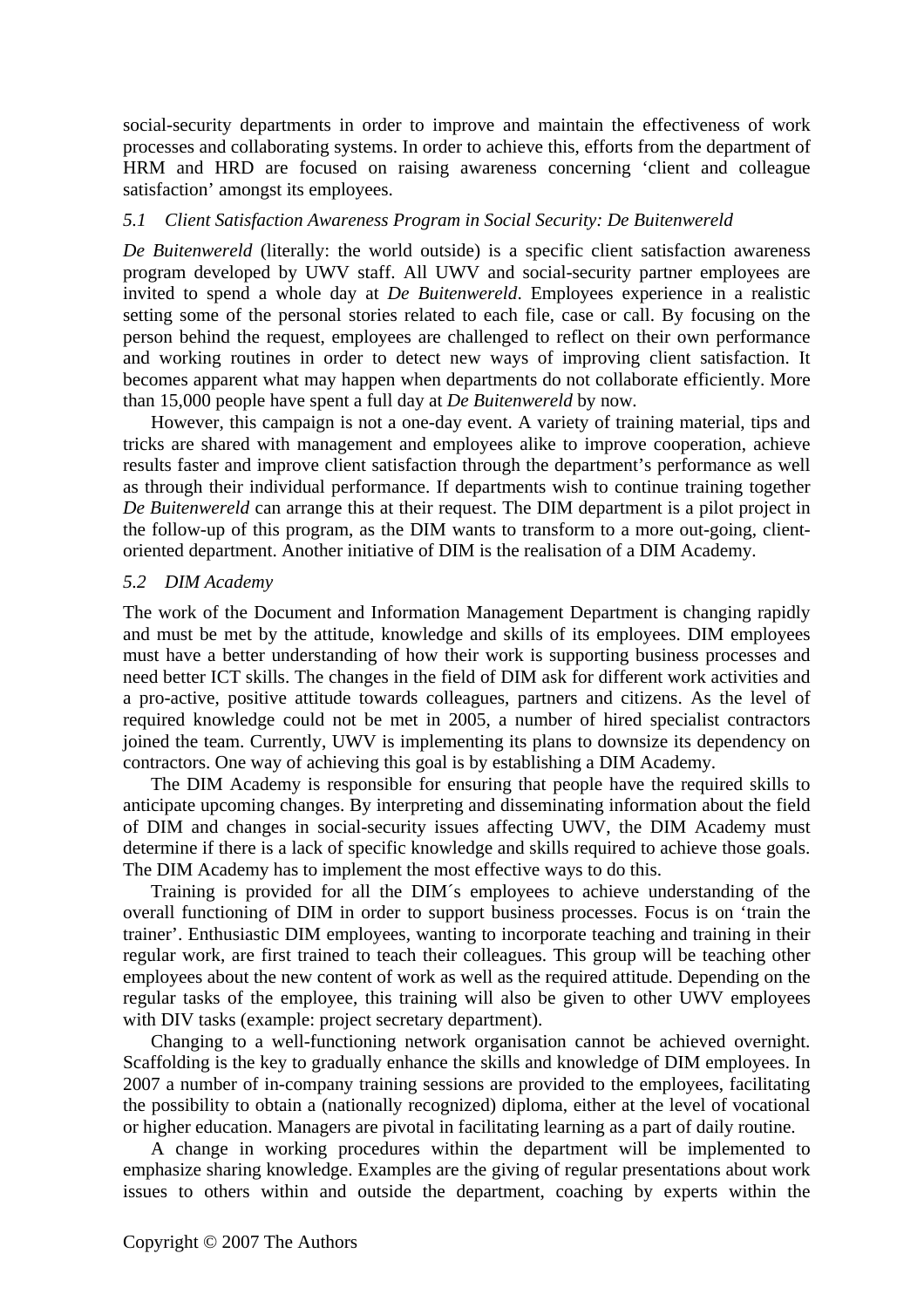department of newly-arrived permanent staff, traineeships, assigning employees to projects or teams that extend their skills, job rotation, etcetera. Hired experts must be continuously challenged to share their knowledge with UWV employees. At the end of 2007, the DIM Academy must be fully implemented in the UWV organisation.

# **6. Results**

The solutions implemented within the UWV will mean that:

- Clients are able to communicate with UWV through their preferred channel of communication. Input and output management will manage to process information received from most channels. If possible, this will be supported by a digital channel such as the Internet, or xml messages. If necessary, clients can still personally contact UWV. By means of input, output and document/records management information from channels will be digitally available and accessible.
- Clients are able to view their files online in a secure setting. Clients can view the status of a claim being processed online and retrieve all documents related to a specific case.
- With the help of technological solutions UWV as a government organisation will become more transparent for citizens.

Within UWV the support given by input, output and archiving software will result in:

- A faster and more efficient way of distributing documents within the organisation.
- Complete files, because fewer documents are misplaced or lost.
- A means of complying with Dutch information and archiving law.
- Employees being able to access most information digitally and simultaneously sharing of information.
- Digitally transferring files from one office to the other, thereby avoiding the risk of losing files during transport.
- Creating the possibility for related Dutch institutions in the field of social welfare to make use of the expertise and technology developed by the UWV.

Document & Information Management Department HRM/HRD activity results include:

- New job descriptions, new HRM procedures and training expected to yield results
- Departmental focus on knowledge management
- Focus on basic department training to ensure effective employee collaboration

# **7. Business benefits**

Business benefits from this reorganisation and integration project are expected in terms of efficiency: a general communication system, favourable to citizens and collaborating organisations, saving energy, paper as well as operating costs. General effort is put in harmonisation and reduction of the amount of data collected and used in each organisation, which results in an even greater reduction of operating costs. Also, avoiding fraud on social security obligations is becoming more effective.

Developing a Client Relations Office for the entire social-security system is a positive step towards providing an effective public service and it is a sign of transparency. Services are provided to citizens at the portal in an intuitive way, implying user friendliness in navigation as well as the choice of words in the provided content. Business benefits for the DIM department are a high-quality workforce, reduced business risk due to the overall training of staff and thus reducing future dependency on hired personnel.

# **8. Conclusions**

A number of achievements are:

• Developing the UWV transformation outline without delaying 'business as usual'